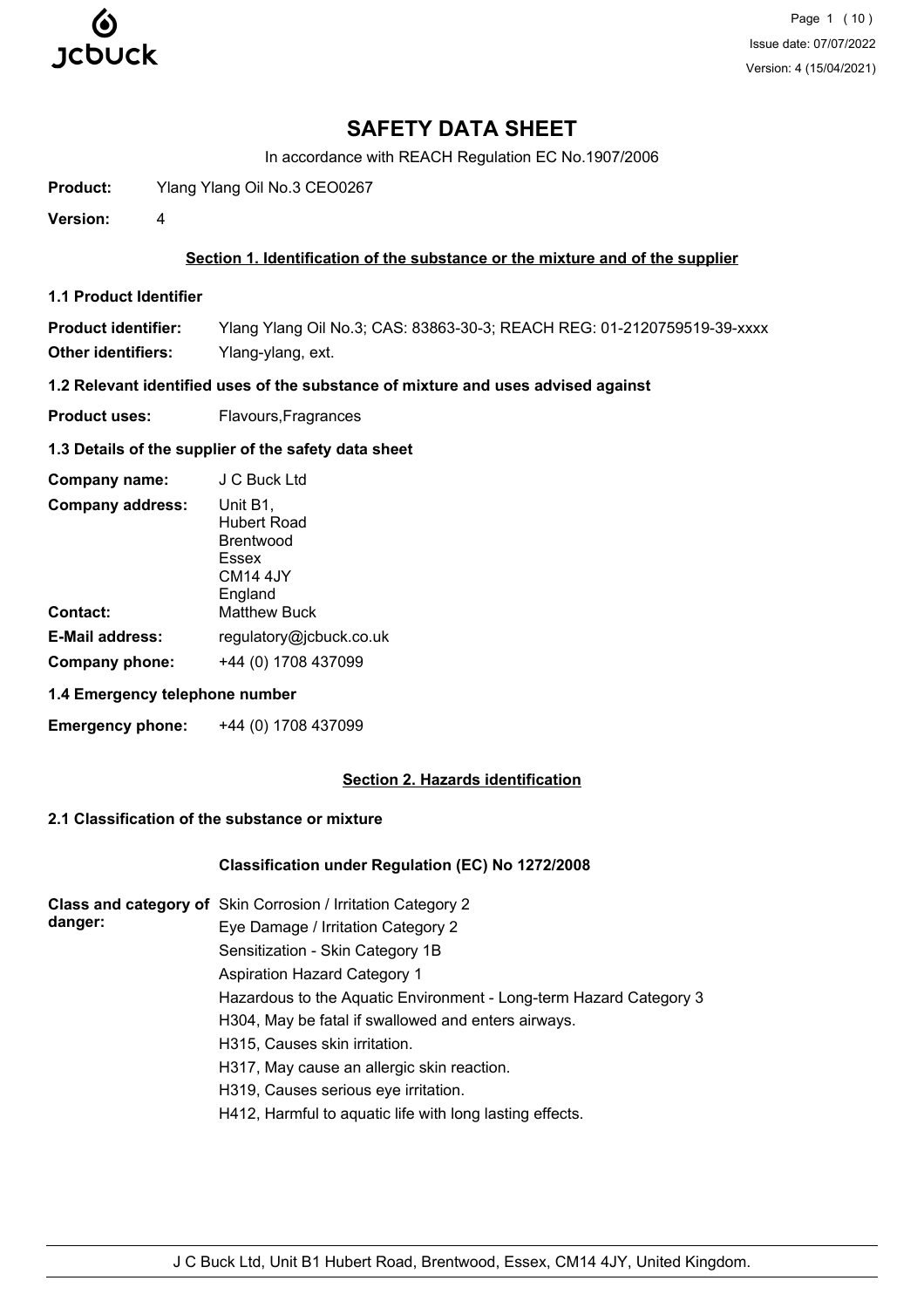

Page 2 (10) Issue date: 07/07/2022 Version: 4 (15/04/2021)

# **SAFETY DATA SHEET**

In accordance with REACH Regulation EC No.1907/2006

**Product:** Ylang Ylang Oil No.3 CEO0267

- **Version:** 4
- **2.2 Label elements**

|                              | Classification under Regulation (EC) No 1272/2008                                                                                                                                  |
|------------------------------|------------------------------------------------------------------------------------------------------------------------------------------------------------------------------------|
| Signal word:                 | Danger                                                                                                                                                                             |
| <b>Hazard statements:</b>    | H304, May be fatal if swallowed and enters airways.                                                                                                                                |
|                              | H315, Causes skin irritation.                                                                                                                                                      |
|                              | H317, May cause an allergic skin reaction.                                                                                                                                         |
|                              | H319, Causes serious eye irritation.                                                                                                                                               |
|                              | H412, Harmful to aquatic life with long lasting effects.                                                                                                                           |
| <b>M</b> factor:             | None                                                                                                                                                                               |
| Supplemental<br>Information: | None                                                                                                                                                                               |
| <b>Precautionary</b>         | P261, Avoid breathing vapour or dust.                                                                                                                                              |
| statements:                  | P264, Wash hands and other contacted skin thoroughly after handling.                                                                                                               |
|                              | P272, Contaminated work clothing should not be allowed out of the workplace.                                                                                                       |
|                              | P273, Avoid release to the environment.                                                                                                                                            |
|                              | P280, Wear protective gloves/eye protection/face protection.                                                                                                                       |
|                              | P301/310, IF SWALLOWED: Immediately call a POISON CENTER or doctor/physician.                                                                                                      |
|                              | P302/352, IF ON SKIN: Wash with plenty of soap and water.                                                                                                                          |
|                              | P305/351/338, IF IN EYES: Rinse cautiously with water for several minutes. Remove contact<br>lenses, if present and easy to do. Continue rinsing.<br>P331, Do not induce vomiting. |
|                              | P333/313, If skin irritation or rash occurs: Get medical advice/attention.                                                                                                         |
|                              | P337/313, If eye irritation persists: Get medical advice/attention.                                                                                                                |
|                              | P362, Take off contaminated clothing and wash before reuse.                                                                                                                        |
|                              | P405, Store locked up.                                                                                                                                                             |
|                              | P501, Dispose of contents/container to approved disposal site, in accordance with local<br>regulations.                                                                            |
| Pictograms:                  |                                                                                                                                                                                    |

**2.3 Other hazards**

**Other hazards:** None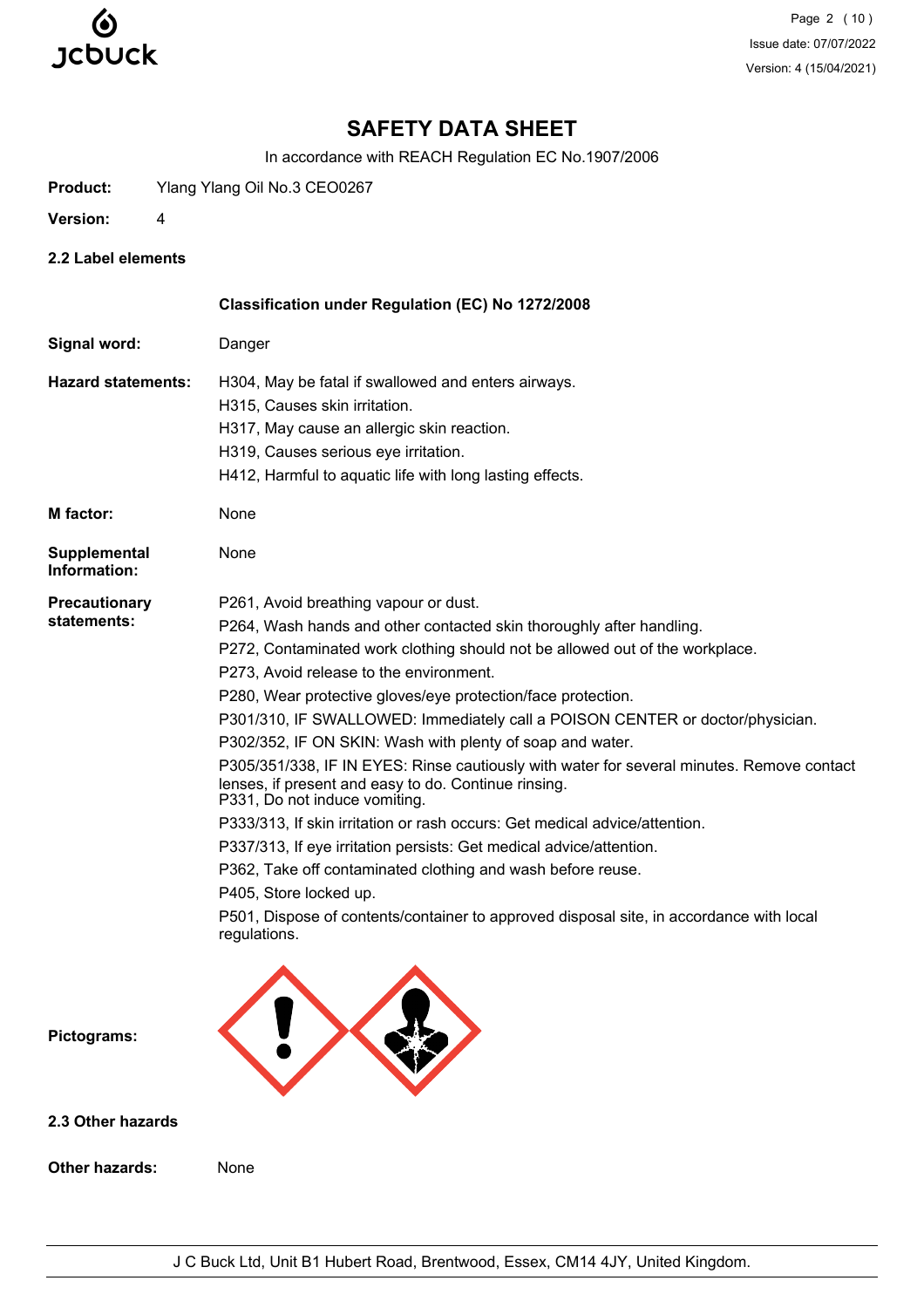

Page 3 (10) Issue date: 07/07/2022 Version: 4 (15/04/2021)

# **SAFETY DATA SHEET**

In accordance with REACH Regulation EC No.1907/2006

**Product:** Ylang Ylang Oil No.3 CEO0267

**Version:** 4

# **Section 3. Composition / information on ingredients**

#### **3.1 Substances**

**Product identifier:** Ylang Ylang Oil No.3; CAS: 83863-30-3; REACH REG: 01-2120759519-39-xxxx

## **Contains:**

| <b>Name</b>        | <b>CAS</b> | <b>EC</b> | <b>REACH Registration</b><br>No. | <b>Max</b> | <b>Classification for</b><br>(CLP) 1272/2008                                                                                                             |
|--------------------|------------|-----------|----------------------------------|------------|----------------------------------------------------------------------------------------------------------------------------------------------------------|
| beta-Caryophyllene | 87-44-5    | 201-746-1 |                                  | 20.00%     | Skin Sens. 1B-Asp. Tox<br>1-Aquatic Chronic 4;<br>H304-H317-H413,-                                                                                       |
| Benzyl benzoate    | 120-51-4   | 204-402-9 |                                  | 10.00%     | Acute Tox. 4-Aquatic<br>Acute 1-Aquatic<br>Chronic 2;H302-H400-<br>H411.-                                                                                |
| Geranyl acetate    | 105-87-3   | 203-341-5 |                                  | 10.00%     | Skin Irrit, 2-Skin Sens.<br>1B-Aquatic Chronic 3;<br>H315-H317-H412,-                                                                                    |
| <b>L</b> inalool   | 78-70-6    | 201-134-4 |                                  | 5.00%      | Skin Irrit. 2-Eye Irrit. 2-<br>Skin Sens. 1B;H315-<br>H317-H319.-                                                                                        |
| Benzyl salicylate  | 118-58-1   | 204-262-9 |                                  | 5.00%      | Skin Sens. 1B-Aquatic<br>Chronic 3; H320-H317-<br>H412.-                                                                                                 |
| Farnesol           | 4602-84-0  | 225-004-1 |                                  | 3.00%      | Skin Irrit. 2-Eye Irrit. 2-<br>Skin Sens. 1B;H315-<br>H317-H319.-                                                                                        |
| Isoeugenol         | 97-54-1    | 202-590-7 |                                  | 1.00%      | Acute Tox, 4-Acute<br>Tox. 4-Acute Tox. 4-<br>Skin Irrit. 2-Eye Irrit. 2-<br>Skin Sens. 1A-STOT<br>SE 3;H302-H312-H315-<br>H317-H319-H332-<br>H335.-     |
| alpha-Pinene       | 80-56-8    | 201-291-9 |                                  | 1.00%      | Flam. Liq. 3-Acute Tox.<br>4-Skin Irrit. 2-Skin<br>Sens. 1B-Asp. Tox 1-<br>Aquatic Acute 1-<br>Aquatic Chronic 1;<br>H226-H302-H304-<br>H315-H317-H410,- |
| Benzyl acetate     | 140-11-4   | 205-399-7 |                                  | 1.00%      | Aquatic Chronic 3;<br>H412.-                                                                                                                             |
| Eugenol            | 97-53-0    | 202-589-1 |                                  | 1.00%      | Eye Irrit. 2-Skin Sens.<br>1B;H317-H319,-                                                                                                                |
| Geraniol           | 106-24-1   | 203-377-1 |                                  | 1.00%      | Skin Irrit. 2-Eye Dam.<br>1-Skin Sens. 1; H315-<br>H317-H318,-                                                                                           |

### **Section 4. First-aid measures**

# **4.1 Description of first aid measures**

| Inhalation:           | Remove from exposure site to fresh air, keep at rest, and obtain medical attention.                                                 |
|-----------------------|-------------------------------------------------------------------------------------------------------------------------------------|
| Eye exposure:         | IF IN EYES: Rinse cautiously with water for several minutes. Remove contact lenses, if present<br>and easy to do. Continue rinsing. |
| <b>Skin exposure:</b> | IF ON SKIN: Wash with plenty of soap and water.                                                                                     |
| Ingestion:            | IF SWALLOWED: Immediately call a POISON CENTER or doctor/physician.                                                                 |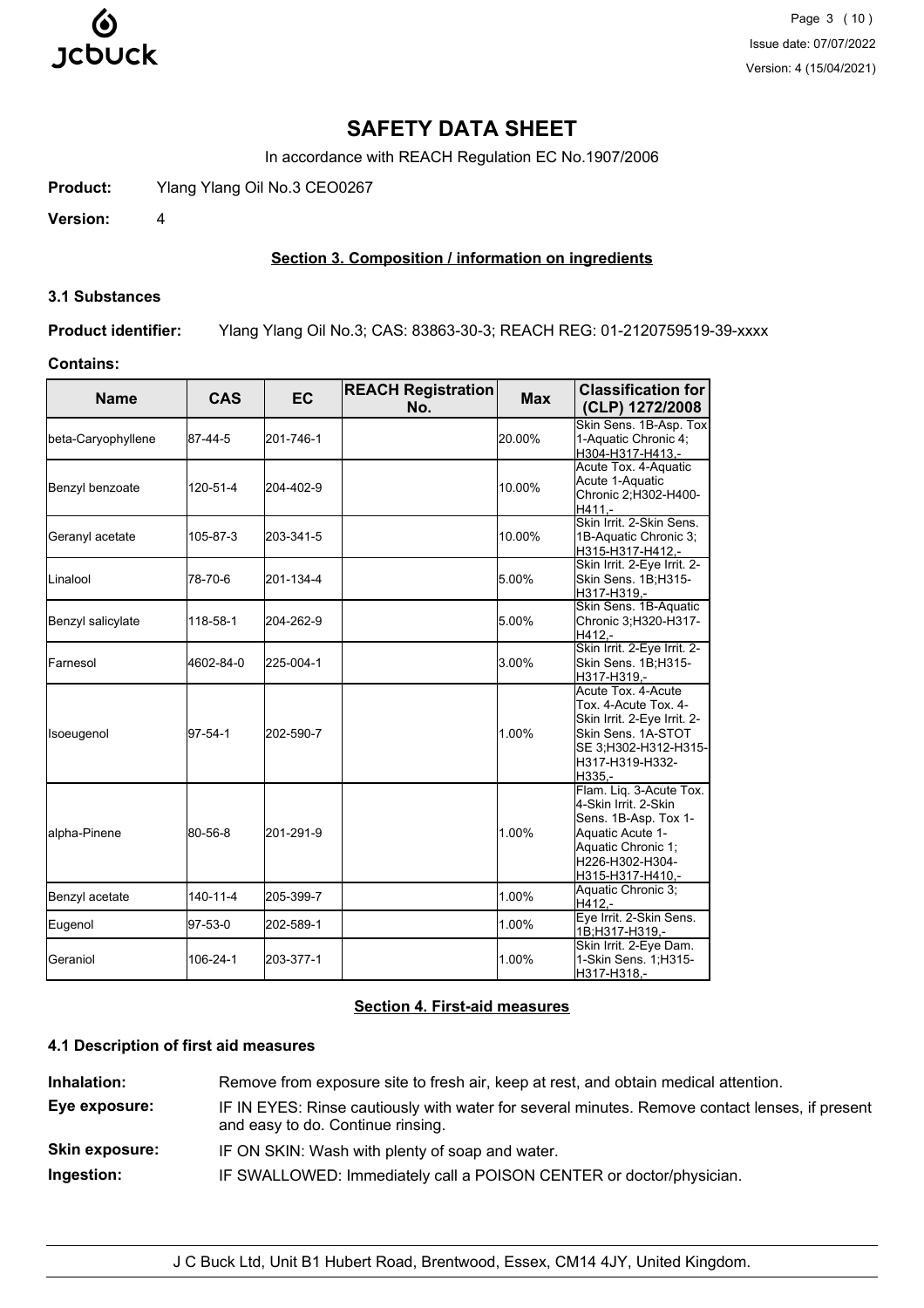

Page 4 (10) Issue date: 07/07/2022 Version: 4 (15/04/2021)

# **SAFETY DATA SHEET**

In accordance with REACH Regulation EC No.1907/2006

**Product:** Ylang Ylang Oil No.3 CEO0267

**Version:** 4

# **4.2 Most important symptoms and effects, both acute and delayed**

May be fatal if swallowed and enters airways. Causes skin irritation. May cause an allergic skin reaction. Causes serious eye irritation.

# **4.3 Indication of any immediate medical attention and special treatment needed**

None expected, see Section 4.1 for further information.

# **Section 5: Firefighting measures**

### **5.1 Extinguishing media**

Suitable media: Carbon dioxide, Dry chemical, Foam.

### **5.2 Special hazards arising from the substance or mixture**

In case of fire, may be liberated: Carbon monoxide, Unidentified organic compounds.

#### **5.3 Advice for fire fighters:**

In case of insufficient ventilation, wear suitable respiratory equipment.

# **Section 6. Accidental release measures**

# **6.1 Personal precautions, protective equipment and emergency procedures:**

Avoid inhalation. Avoid contact with skin and eyes. See protective measures under Section 7 and 8.

#### **6.2 Environmental precautions:**

Keep away from drains, surface and ground water, and soil.

# **6.3 Methods and material for containment and cleaning up:**

Remove ignition sources. Provide adequate ventilation. Avoid excessive inhalation of vapours. Contain spillage immediately by use of sand or inert powder. Dispose of according to local regulations.

#### **6.4 Reference to other sections:**

Also refer to sections 8 and 13.

# **Section 7. Handling and storage**

# **7.1 Precautions for safe handling:**

Keep away from heat, sparks, open flames and hot surfaces. - No smoking. Use personal protective equipment as required. Use in accordance with good manufacturing and industrial hygiene practices. Use in areas with adequate ventilation Do not eat, drink or smoke when using this product.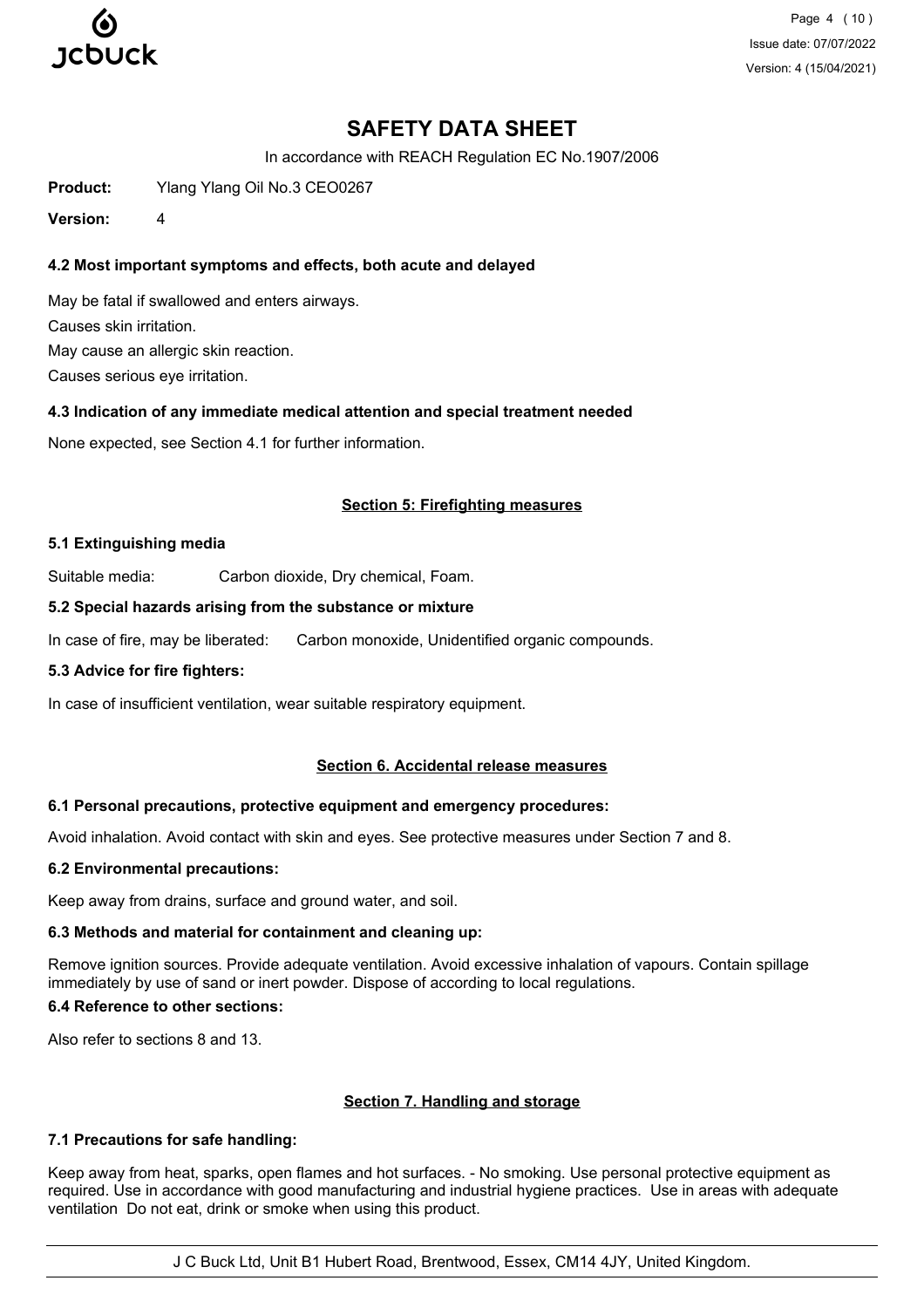

Page 5 (10) Issue date: 07/07/2022 Version: 4 (15/04/2021)

# **SAFETY DATA SHEET**

In accordance with REACH Regulation EC No.1907/2006

**Product:** Ylang Ylang Oil No.3 CEO0267

**Version:** 4

#### **7.2 Conditions for safe storage, including any incompatibilities:**

Store in a well-ventilated place. Keep container tightly closed. Keep cool. Ground/bond container and receiving equipment. Use explosion-proof electrical, ventilating and lighting equipment. Use only non-sparking tools. Take precautionary measures against static discharge.

#### **7.3 Specific end use(s):**

Flavours,Fragrances: Use in accordance with good manufacturing and industrial hygiene practices.

#### **Section 8. Exposure controls/personal protection**

#### **8.1 Control parameters**

Workplace exposure limits: Not Applicable

#### **8.2 Exposure Controls**

#### **Eye / Skin Protection**

Wear protective gloves/eye protection/face protection

#### **Respiratory Protection**

Under normal conditions of use and where adequate ventilation is available to prevent build up of excessive vapour, this material should not require special engineering controls. However, in conditions of high or prolonged use, or high temperature or other conditions which increase exposure, the following engineering controls can be used to minimise exposure to personnel: a) Increase ventilation of the area with local exhaust ventilation. b) Personnel can use an approved, appropriately fitted respirator with organic vapour cartridge or canisters and particulate filters. c) Use closed systems for transferring and processing this material.

Also refer to Sections 2 and 7.

#### **Section 9. Physical and chemical properties**

#### **9.1 Information on basic physical and chemical properties**

| Appearance:                                   | Pale yellow to yellow liquid                 |
|-----------------------------------------------|----------------------------------------------|
| Odour:                                        | Sweet floral spicy                           |
| <b>Odour threshold:</b>                       | Not determined                               |
| pH:                                           | Not determined                               |
| Melting point / freezing point:               | Not determined                               |
| Initial boiling point / range:                | Not determined                               |
| <b>Flash point:</b>                           | 87 °C                                        |
| <b>Evaporation rate:</b>                      | Not determined                               |
| Flammability (solid, gas):                    | Not determined                               |
| Upper/lower flammability or explosive limits: | Product does not present an explosion hazard |
| Vapour pressure:                              | Not determined                               |
| Vapour density:                               | Not determined                               |
| <b>Relative density:</b>                      | $0.9100 - 0.9350$                            |
| Solubility(ies):                              | Insoluble in water.                          |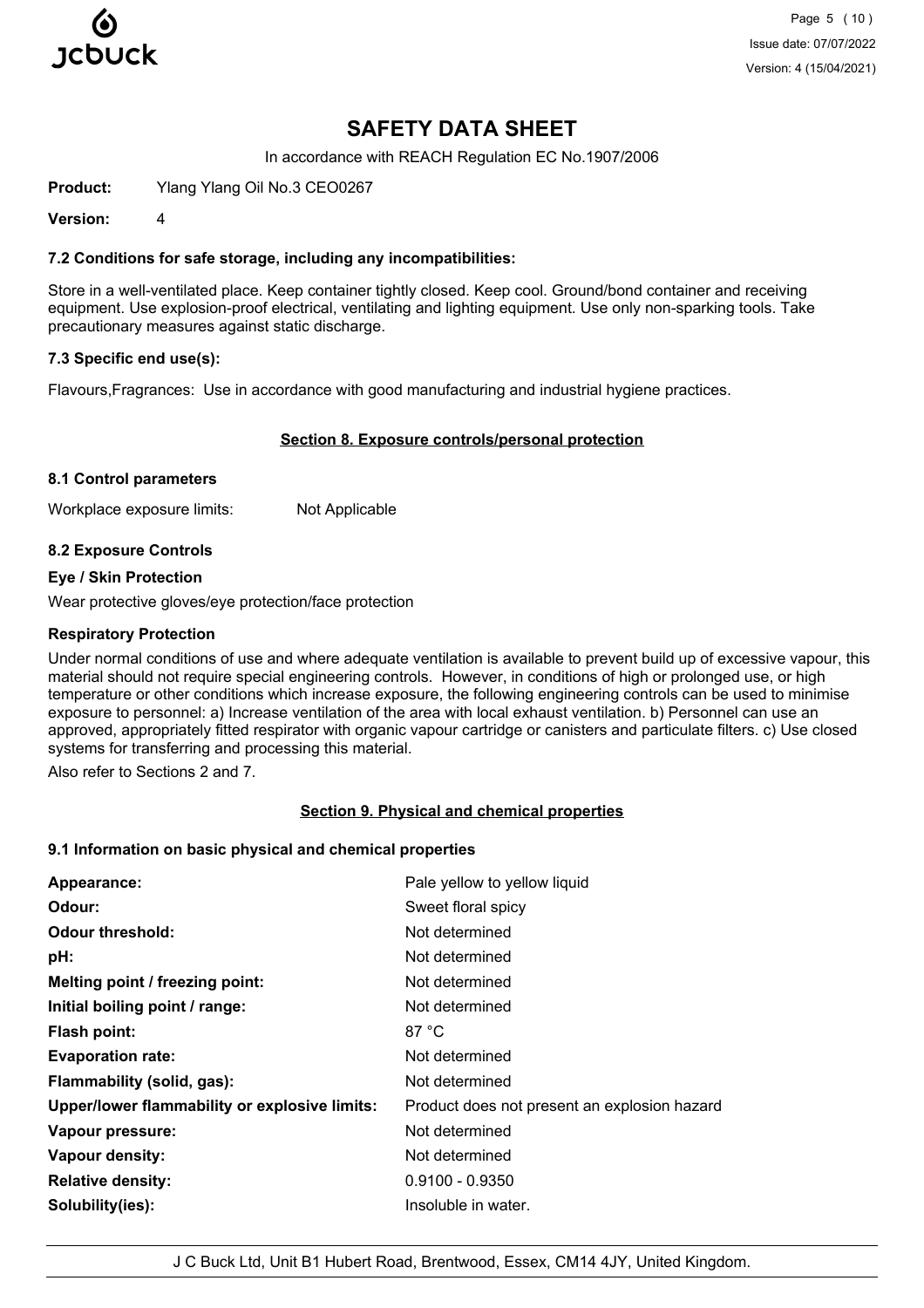

Page 6 (10) Issue date: 07/07/2022 Version: 4 (15/04/2021)

# **SAFETY DATA SHEET**

In accordance with REACH Regulation EC No.1907/2006

| Product: | Ylang Ylang Oil No.3 CEO0267 |
|----------|------------------------------|
|----------|------------------------------|

**Version:** 4

| Partition coefficient: n-octanol/water: | Not determined |
|-----------------------------------------|----------------|
| Auto-ignition temperature:              | Not determined |
| <b>Decomposition temperature:</b>       | Not determined |
| <b>Viscosity:</b>                       | Not determined |
| <b>Explosive properties:</b>            | Not expected   |
| <b>Oxidising properties:</b>            | Not expected   |
|                                         |                |

**9.2 Other information:** None available

# **Section 10. Stability and reactivity**

### **10.1 Reactivity:**

Presents no significant reactivity hazard, by itself or in contact with water.

# **10.2 Chemical stability:**

Good stability under normal storage conditions.

# **10.3 Possibility of hazardous reactions:**

Not expected under normal conditions of use.

# **10.4 Conditions to avoid:**

Avoid extreme heat.

# **10.5 Incompatible materials:**

Avoid contact with strong acids, alkalis or oxidising agents.

# **10.6 Hazardous decomposition products:**

Not expected.

# **Section 11. Toxicological information**

# **11.1 Information on toxicological effects**

| <b>Acute Toxicity:</b>                    | Based on available data the classification criteria are not met. |
|-------------------------------------------|------------------------------------------------------------------|
| <b>Acute Toxicity Oral</b>                | >5000                                                            |
| <b>Acute Toxicity Dermal</b>              | >5000                                                            |
| <b>Acute Toxicity Inhalation</b>          | Not Available                                                    |
| <b>Skin corrosion/irritation:</b>         | Skin Corrosion / Irritation Category 2                           |
| Serious eye damage/irritation:            | Eye Damage / Irritation Category 2                               |
| <b>Respiratory or skin sensitisation:</b> | Sensitization - Skin Category 1B                                 |
| Germ cell mutagenicity:                   | Based on available data the classification criteria are not met. |
| Carcinogenicity:                          | Based on available data the classification criteria are not met. |
| <b>Reproductive toxicity:</b>             | Based on available data the classification criteria are not met. |
| <b>STOT-single exposure:</b>              | Based on available data the classification criteria are not met. |
| <b>STOT-repeated exposure:</b>            | Based on available data the classification criteria are not met. |
| <b>Aspiration hazard:</b>                 | <b>Aspiration Hazard Category 1</b>                              |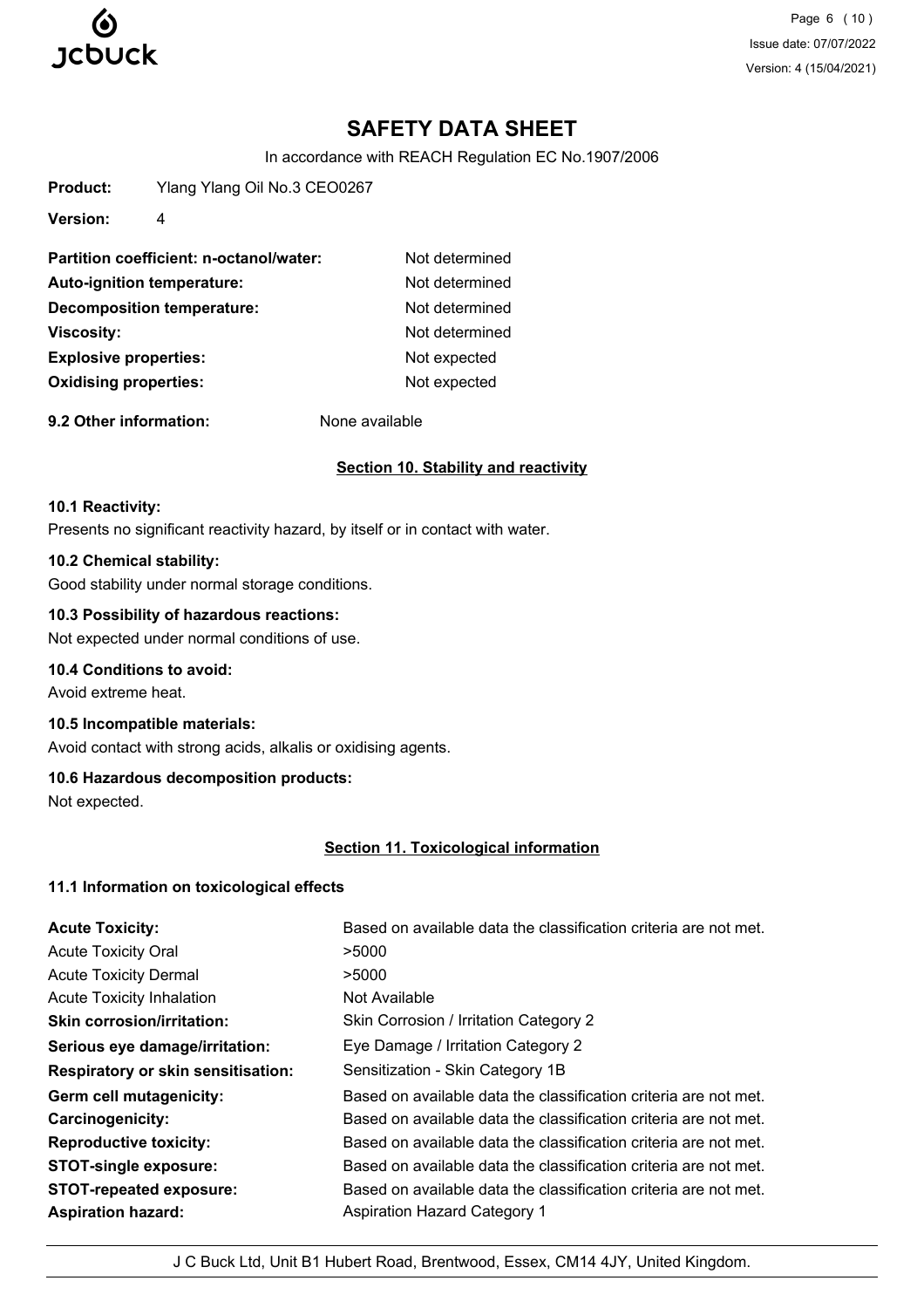

Page 7 (10) Issue date: 07/07/2022 Version: 4 (15/04/2021)

# **SAFETY DATA SHEET**

In accordance with REACH Regulation EC No.1907/2006

**Product:** Ylang Ylang Oil No.3 CEO0267

**Version:** 4

### **Information about hazardous ingredients in the mixture**

| <b>Component</b>  | <b>CAS</b>      | EC        | <b>LD50/ATE Oral</b> | LD50/ATE<br><b>Dermal</b> | LC50/ATE<br><b>Inhalation</b> | <b>LC50</b><br><b>Route</b> |
|-------------------|-----------------|-----------|----------------------|---------------------------|-------------------------------|-----------------------------|
| Benzyl benzoate   | 120-51-4        | 204-402-9 | 1500                 | 4000                      | Not available                 | <b>Not</b><br>available     |
| <b>Isoeugenol</b> | $ 97-54-1 $     | 202-590-7 | 500                  | 1912                      | 1.5                           | Dust/mist<br>$\vert$ mg/l   |
| alpha-Pinene      | $ 80 - 56 - 8 $ | 201-291-9 | 500                  | Not available             | Not available                 | Not<br>lavailable           |

Refer to Sections 2 and 3 for additional information.

# **Section 12. Ecological information**

### **12.1 Toxicity:**

Harmful to aquatic life with long lasting effects.

**12.2 Persistence and degradability:** Not available

**12.3 Bioaccumulative potential:** Not available

**12.4 Mobility in soil:** Not available

# **12.5 Results of PBT and vPvB assessment:**

This substance does not meet the PBT/vPvB criteria of REACH, annex XIII.

**12.6 Other adverse effects:** Not available

# **Section 13. Disposal considerations**

# **13.1 Waste treatment methods:**

Dispose of in accordance with local regulations. Avoid disposing into drainage systems and into the environment. Empty containers should be taken to an approved waste handling site for recycling or disposal.

# **Section 14. Transport information**

|                                       | <b>14.1 UN</b><br>number: | 14.2 UN Proper Shipping Name: | 14.3<br><b>Transport</b><br>hazard<br>class(es): | <b>Sub Risk:</b> | 14.4 Packing<br>Group:   |
|---------------------------------------|---------------------------|-------------------------------|--------------------------------------------------|------------------|--------------------------|
| <b>UN Model</b><br><b>Regulations</b> | None                      | -                             |                                                  |                  | ۰                        |
| <b>IMDG</b>                           | None                      | ٠                             |                                                  |                  | ۰                        |
| ADR, RID, ADN                         | None                      | $\overline{\phantom{a}}$      |                                                  |                  | ۰                        |
| <b>ICAO TI</b>                        | None                      | -                             |                                                  |                  | $\overline{\phantom{0}}$ |

**14.6 Special precautions for user:** None additional

**14.5 Environmental hazards:** Not environmentally hazardous for transport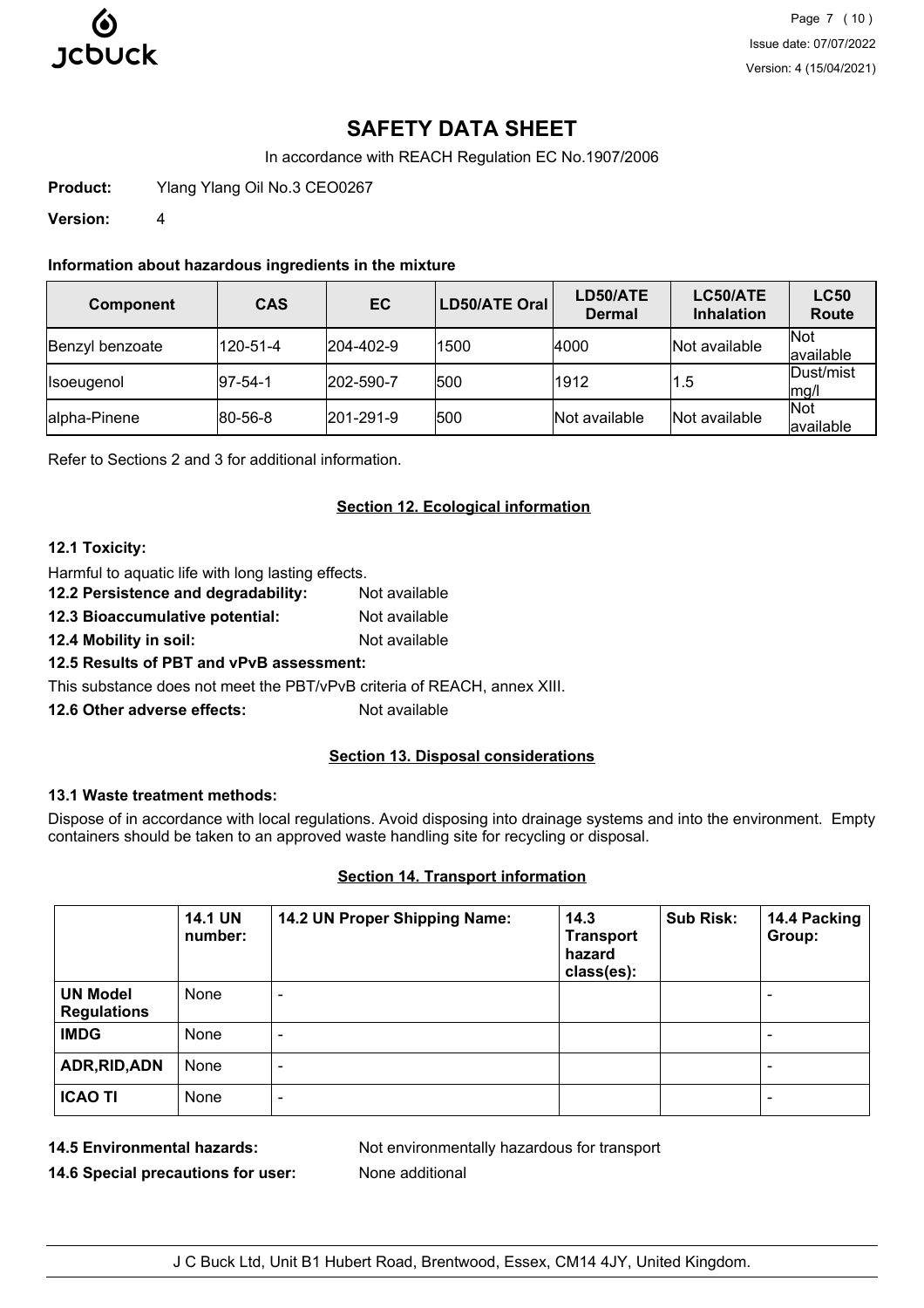

Page 8 (10) Issue date: 07/07/2022 Version: 4 (15/04/2021)

# **SAFETY DATA SHEET**

In accordance with REACH Regulation EC No.1907/2006

**Product:** Ylang Ylang Oil No.3 CEO0267

**Version:** 4

# **14.7 Transport in bulk according to Annex II of MARPOL73/78 and the IBC Code:**

Not classified

# **Section 15. Regulatory information**

**15.1 Safety, health and environmental regulations/legislation specific for the substance or mixture** None additional

# **15.2 Chemical Safety Assessment**

A Chemical Safety Assessment has not been carried out for this product.

| <b>Section 16. Other information</b> |                                                                                              |  |
|--------------------------------------|----------------------------------------------------------------------------------------------|--|
| Concentration % Limits:              | EDI 2A=40.00% EH C3=11.57% EH C4=53.19% SCI 2=47.62% EDI 2=50.<br>00% SS 1=5.00% AH 1=47.62% |  |
| Total Fractional Values:             | EDI 2A=2.50 EH C3=8.64 EH C4=1.88 SCI 2=2.10 EDI 2=2.00 SS 1=20.<br>$00$ AH 1=2.10           |  |

**Key to revisions:**

SECTION 3: Composition/information on ingredients

# **Key to abbreviations:**

| Abbreviation      | <b>Meaning</b>                                                     |
|-------------------|--------------------------------------------------------------------|
| Acute Tox. 4      | Acute Toxicity - Oral Category 4                                   |
| Acute Tox. 4      | Acute Toxicity - Dermal Category 4                                 |
| Acute Tox, 4      | Acute Toxicity - Inhalation Category 4                             |
| Aquatic Acute 1   | Hazardous to the Aquatic Environment - Acute Hazard Category 1     |
| Aquatic Chronic 1 | Hazardous to the Aquatic Environment - Long-term Hazard Category 1 |
| Aquatic Chronic 2 | Hazardous to the Aquatic Environment - Long-term Hazard Category 2 |
| Aquatic Chronic 3 | Hazardous to the Aquatic Environment - Long-term Hazard Category 3 |
| Aquatic Chronic 4 | Hazardous to the Aquatic Environment - Long-term Hazard Category 4 |
| Asp. Tox 1        | Aspiration Hazard Category 1                                       |
| Eye Dam. 1        | Eye Damage / Irritation Category 1                                 |
| Eye Irrit. 2      | Eye Damage / Irritation Category 2                                 |
| Flam. Liq. 3      | Flammable Liquid, Hazard Category 3                                |
| H226              | Flammable liquid and vapour.                                       |
| H302              | Harmful if swallowed.                                              |
| H304              | May be fatal if swallowed and enters airways.                      |
| H312              | Harmful in contact with skin.                                      |
| H315              | Causes skin irritation.                                            |
| H317              | May cause an allergic skin reaction.                               |
| H318              | Causes serious eye damage.                                         |
| H319              | Causes serious eye irritation.                                     |
| H320              | Causes eye irritation.                                             |
| H332              | Harmful if inhaled.                                                |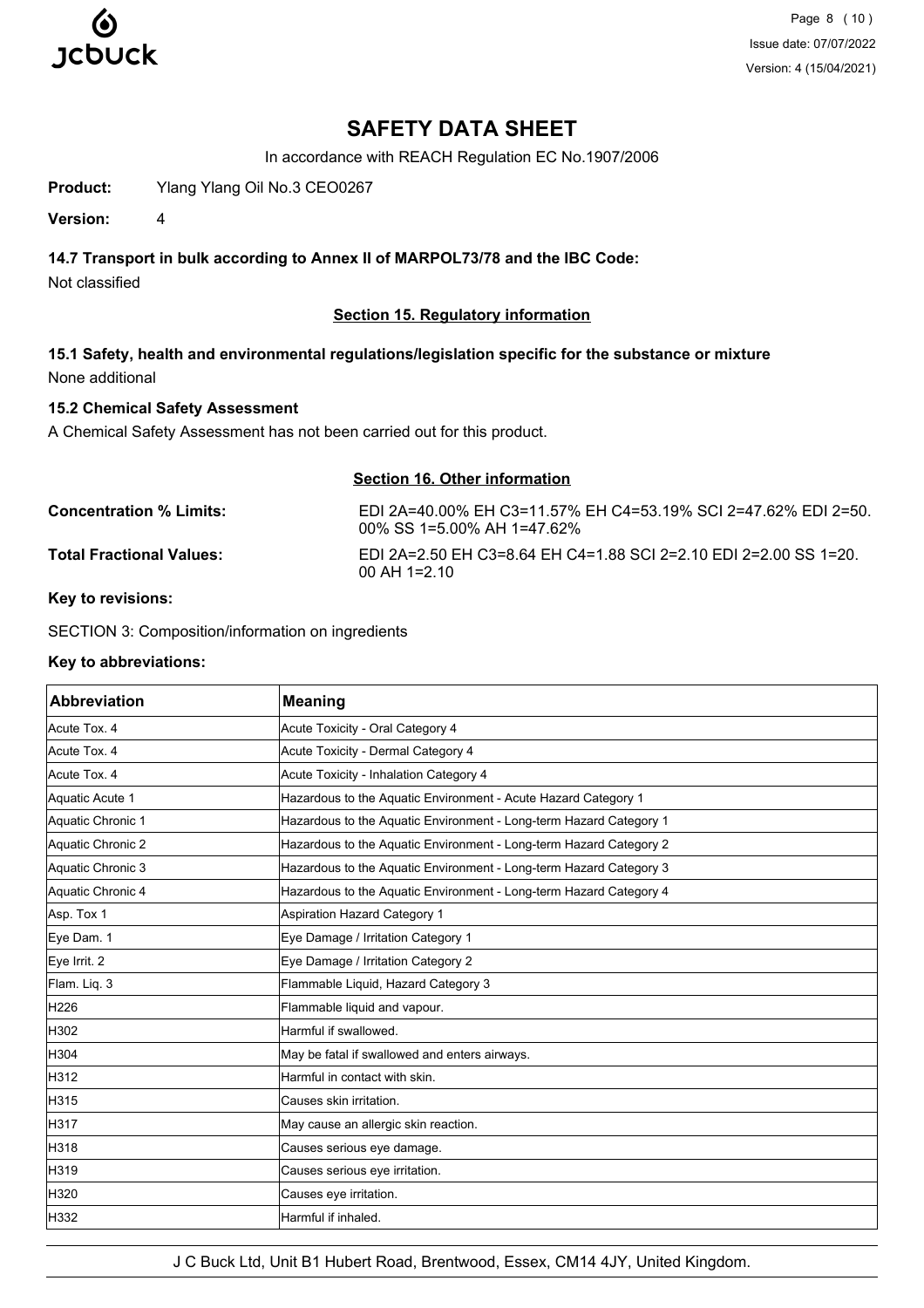

Page 9 (10) Issue date: 07/07/2022 Version: 4 (15/04/2021)

# **SAFETY DATA SHEET**

In accordance with REACH Regulation EC No.1907/2006

Product: Ylang Ylang Oil No.3 CEO0267

### **Version:** 4

| H335             | May cause respiratory irritation.                                                                                                   |
|------------------|-------------------------------------------------------------------------------------------------------------------------------------|
| H400             | Very toxic to aquatic life.                                                                                                         |
| H410             | Very toxic to aquatic life with long lasting effects.                                                                               |
| H411             | Toxic to aquatic life with long lasting effects.                                                                                    |
| H412             | Harmful to aquatic life with long lasting effects.                                                                                  |
| H413             | May cause long lasting harmful effects to aquatic life.                                                                             |
| P210             | Keep away from heat, sparks, open flames and hot surfaces. - No smoking.                                                            |
| P233             | Keep container tightly closed.                                                                                                      |
| P240             | Ground/bond container and receiving equipment.                                                                                      |
| P241             | Use explosion-proof electrical, ventilating and lighting equipment.                                                                 |
| P242             | Use only non-sparking tools.                                                                                                        |
| P <sub>243</sub> | Take precautionary measures against static discharge.                                                                               |
| P <sub>261</sub> | Avoid breathing vapour or dust.                                                                                                     |
| P <sub>264</sub> | Wash hands and other contacted skin thoroughly after handling.                                                                      |
| P270             | Do not eat, drink or smoke when using this product.                                                                                 |
| P271             | Use only outdoors or in a well-ventilated area.                                                                                     |
| P272             | Contaminated work clothing should not be allowed out of the workplace.                                                              |
| P273             | Avoid release to the environment.                                                                                                   |
| P280             | Wear protective gloves/eye protection/face protection.                                                                              |
| P301/310         | IF SWALLOWED: Immediately call a POISON CENTER or doctor/physician.                                                                 |
| P301/312         | IF SWALLOWED: call a POISON CENTER or doctor/physician if you feel unwell.                                                          |
| P302/352         | IF ON SKIN: Wash with plenty of soap and water.                                                                                     |
| P303/361/353     | IF ON SKIN (or hair): Remove/take off immediately all contaminated clothing. Rinse skin with water/shower.                          |
| P304/340         | IF INHALED: Remove victim to fresh air and keep at rest in a position comfortable for breathing.                                    |
| P305/351/338     | IF IN EYES: Rinse cautiously with water for several minutes. Remove contact lenses, if present and easy to<br>do. Continue rinsing. |
| P310             | Immediately call a POISON CENTER or doctor/physician.                                                                               |
| P312             | Call a POISON CENTRE or doctor/physician if you feel unwell.                                                                        |
| P330             | Rinse mouth.                                                                                                                        |
| P331             | Do not induce vomiting.                                                                                                             |
| P333/313         | If skin irritation or rash occurs: Get medical advice/attention.                                                                    |
| P337/313         | If eye irritation persists: Get medical advice/attention.                                                                           |
| P362             | Take off contaminated clothing and wash before reuse.                                                                               |
| P363             | Wash contaminated clothing before reuse.                                                                                            |
| P370/378         | In case of fire: Use carbon dioxide, dry chemical, foam for extinction.                                                             |
| P391             | Collect spillage.                                                                                                                   |
| P403/233         | Store in a well-ventilated place. Keep container tightly closed.                                                                    |
| P403/235         | Store in a well-ventilated place. Keep cool.                                                                                        |
| P405             | Store locked up.                                                                                                                    |
| P501             | Dispose of contents/container to approved disposal site, in accordance with local regulations.                                      |
| STOT SE 3        | Specific Target Organ Toxicity (Single Exposure) Category 3                                                                         |
| Skin Irrit. 2    | Skin Corrosion / Irritation Category 2                                                                                              |